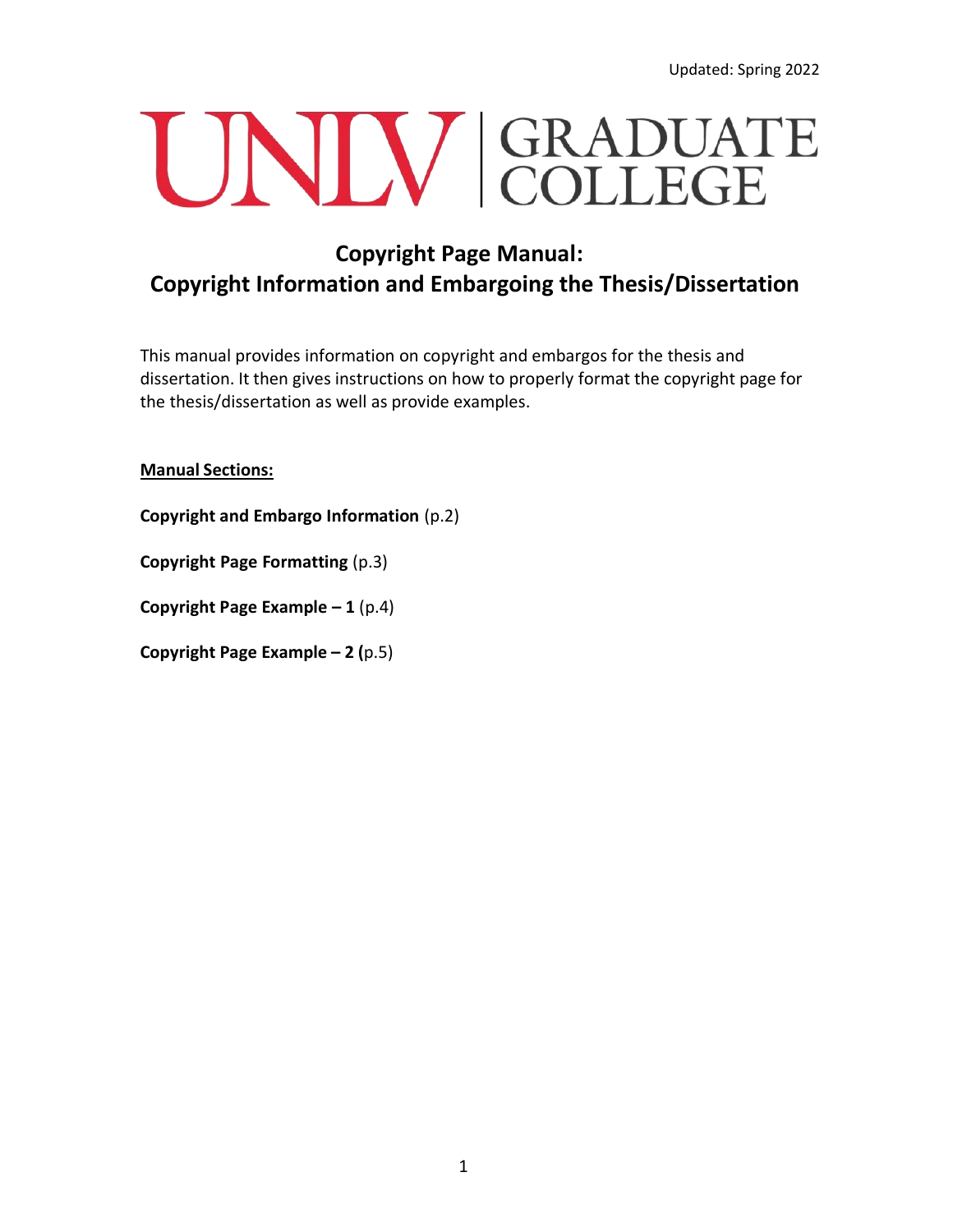## **Copyright and Embargo Information**

#### What is copyright?

According to the United States Copyright Office, "Copyright is a form of protection grounded in the U.S. Constitution and granted by law for original works of authorship fixed in a tangible medium of expression. Copyright covers both published and unpublished works."[1](#page-1-0)

#### General Copyright Information:

- The thesis/dissertation author automatically owns copyright to the document since it represents the author's original documented work.
- Students have the opportunity to register a copyright on their thesis/dissertation with the U.S. Copyright Office through ProQuest. This is strictly optional, and there is a fee associated with this service. This fee is paid directly on the ProQuest site at the time of electronic submission.
- Students may also file a registration of copyright yourself (instead of using ProQuest) by sending a properly completed application form, a non-refundable filing fee, and a non-refundable copy of your thesis/dissertation to the United States Copyright Office.
- Several reasons why students copyright their work:
	- o Individuals want the public record to show that they own the work's copyright
	- o Individuals want a certificate of registration
	- o In a successful litigation, works that are registered with the U.S. Copyright Office may be eligible for attorney's fees and statutory damage.
- More information on Copyright is available at the U.S. Copyright Office's Website: [https://www.copyright.gov.](https://www.copyright.gov/)
- Answers to frequently asked copyright questions can be found at: [https://www.copyright.gov/help/faq/.](https://www.copyright.gov/help/faq/)

#### Embargoing a Thesis or Dissertation

- Some students may have a compelling reason to embargo their thesis/dissertation for a period of time to protect intellectual property rights or due to other publication restrictions. The UNLV Embargo Policy and Embargo Request Form are available [here](https://www.unlv.edu/graduatecollege/thesis/embargo) for your reference.
- Common reasons for embargo include but are not limited to: publishing conflicts, patent applications, the potential to publish in the next 2 years, and funding contracts. Embargos are available for 6 months, 1 year, 2 years, or 3 years at a time and must be renewed. For faster processing, embargo forms should be included with culminating experience and defense approval forms.

<span id="page-1-0"></span><sup>1</sup> United States Copyright Office. *Copyright in General*. Retrieved from <https://www.copyright.gov/>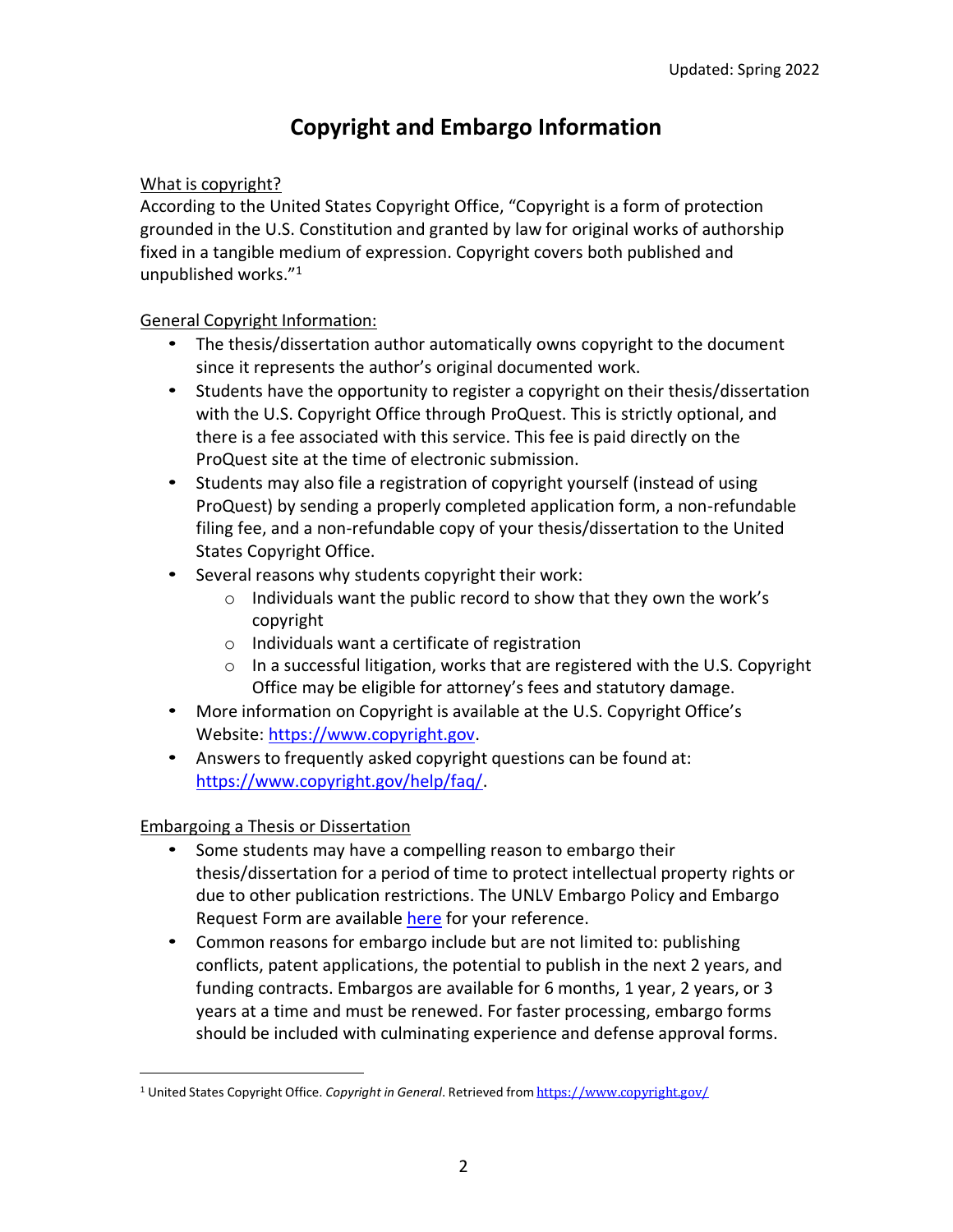- Since the author owns the copyright to the document, embargos can only be filed by the document's author.
- For any additional questions, please contact the Graduate College RPC Team at [grad.rpc@unlv.edu.](mailto:grad.rpc@unlv.edu)

## **Copyright Page Formatting:**

- If applicable, the copyright page is inserted after the title page in the document. Remember, this page is **optional** unless you register with the United States Copyright Office. Then you must have a copyright page.
- This page is **not numbered**. There is also no heading on this page.
- The most common copyright page consists of two lines, centered on the page, and double-spaced:
	- o First line Copyright by [Student's Full Name], YEAR
	- o Second line All Rights Reserved
- If submitting in December, date for the following year. For example, if you are graduating and submitting your document for December 2022, the Copyright Page would be dated for 2023.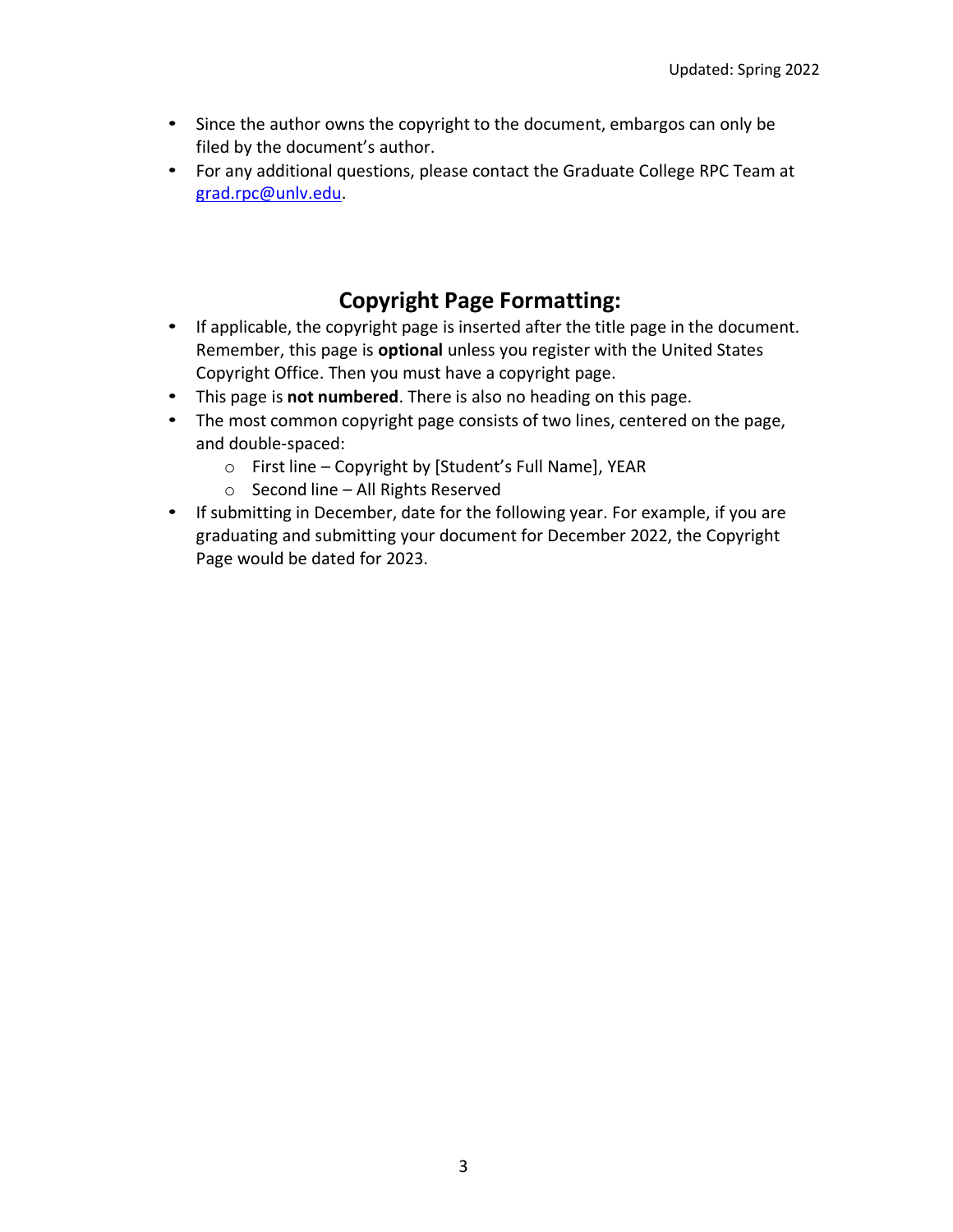# **Example of Copyright Page – 1**

Copyright by [Student Full Name], [YEAR]

All Rights Reserved